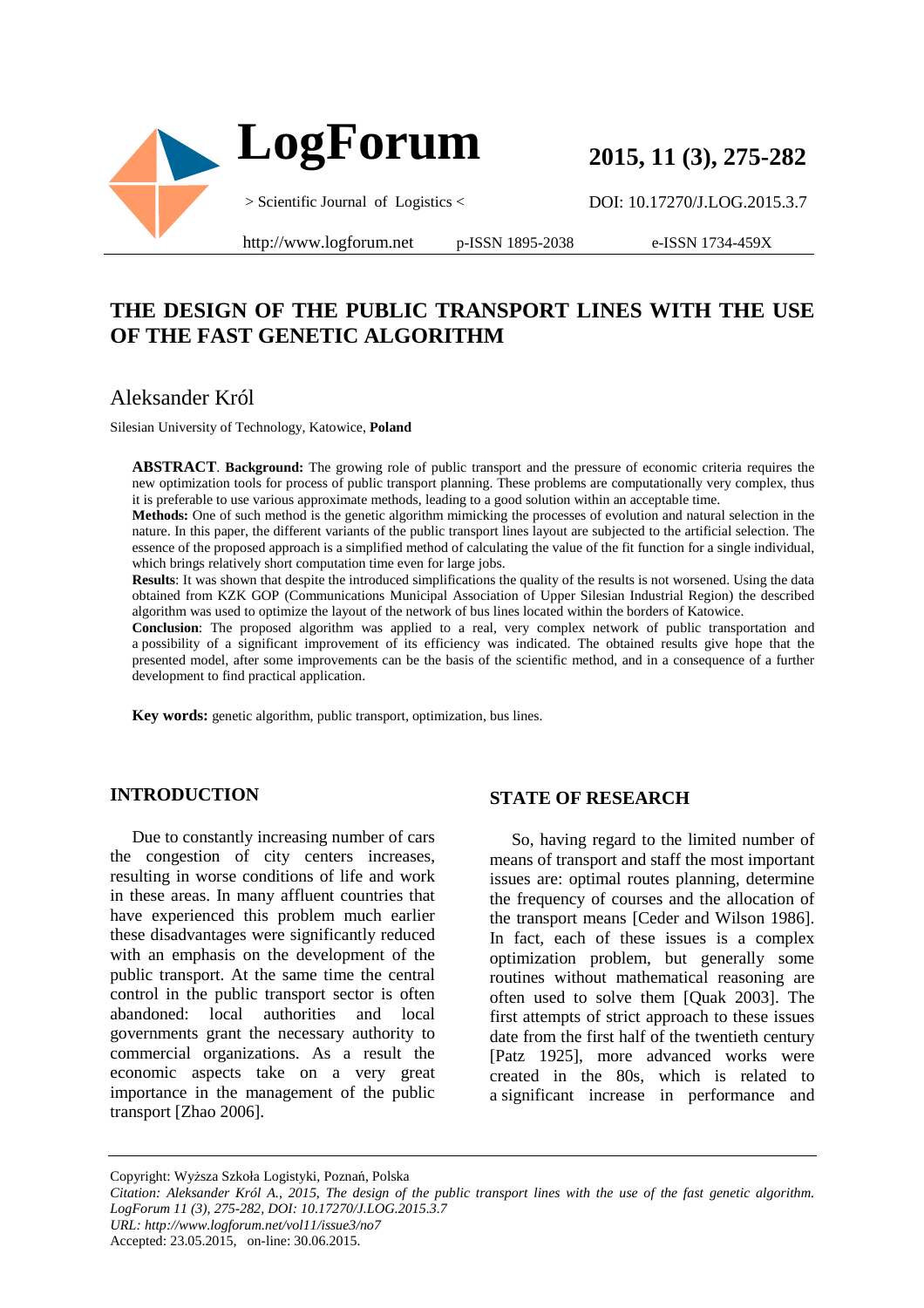availability of computers [Magnanti, Wong 1984].

Formally, the problem of designing of routes and timetables is NP - hard, so the use of the strict algorithms for such tasks is virtually impossible, due to the extremely long computation time. It is therefore necessary the use of approximate methods, which do not guarantee obtaining the optimal solution, but lead to good solutions within an acceptable time [Bielli, Caramia, Carotenuto 2002]. Especially readily used here are the artificial intelligence methods inspired by the collective behavior of living organisms [Yu, Yang, Cheng, Liu 2005] or based on evolutionary concepts [Ngamchai, Lovell 2003]. Most authors boil down the optimization problem to simple choice of a subset from a predetermined set of established communication lines [Chakroborty, Dwivedi 2002].

In the present work the development of the artificial intelligence methods [Król 2012, 2013] used to solve the problem of routes designing, determine the demand for transport means and determine the frequency of courses is continued. In contrast to the abovementioned approaches here the full flexibility in shaping the routes is allowed during optimization.

### **PUBLIC TRANSPORTATION NETWORK MODEL**

The main element of the public transportation network model is a weighted directed graph, whose vertices correspond to the bus-stops and the edges correspond to the possibilities of direct transit between stops.

The next important element of the model is the transportation demands. They can be established in a static or dynamic mode. In the first case the transportation needs are described by the origin - source matrix. The elements of the matrix just specify the total number of passengers who want to move between pairs of stops. In the second case there is a sequence of records, which specify the groups of passengers appearing at subsequent times at

various stops with the intention of traveling to the relevant target stops.

A single communication line is a series of stops forming a closed loop - ending at the initial stop. There are no restrictions on the course of the line: it can be either circular route, as well as the typical route "back and forth". The total number of available means of transport (buses) and their capacity is determined in advance. Also the initial number of the communication lines is given.

In the process of optimizing the number of the communication lines, their shapes, the buses allocated to them and the waiting times between consecutive courses are adjusted.

### **GENETIC ALGORITHM AS AN OPTIMIZATION METHOD**

Optimization methods using genetic algorithms mimic the process of evolution in the living nature [Arabas 2004]. Different versions of the solutions (individuals who are members of the solution population) compete for the transition to the next generation. These solutions are subject to the random changes (mutations) and randomly exchange some parts of the structure (crossover). The combination of these random operations with the targeted, but also random selection pressure leads towards the optimal solution.

Each individual in the population exposed to the selection corresponds to one of the possible variants of the communication lines layout.

A mutation is random, usually a small change in the structure of solution. The probability that an individual will be subject to mutation is a parameter of the algorithm. Several types of mutations were assumed:

- − change in the allocation of buses between the lines,
- − change of the waiting time between courses on a randomly selected line,
- − change of the number of the lines,
- − change of the direction on a randomly selected line,
- − realignment of the randomly selected line.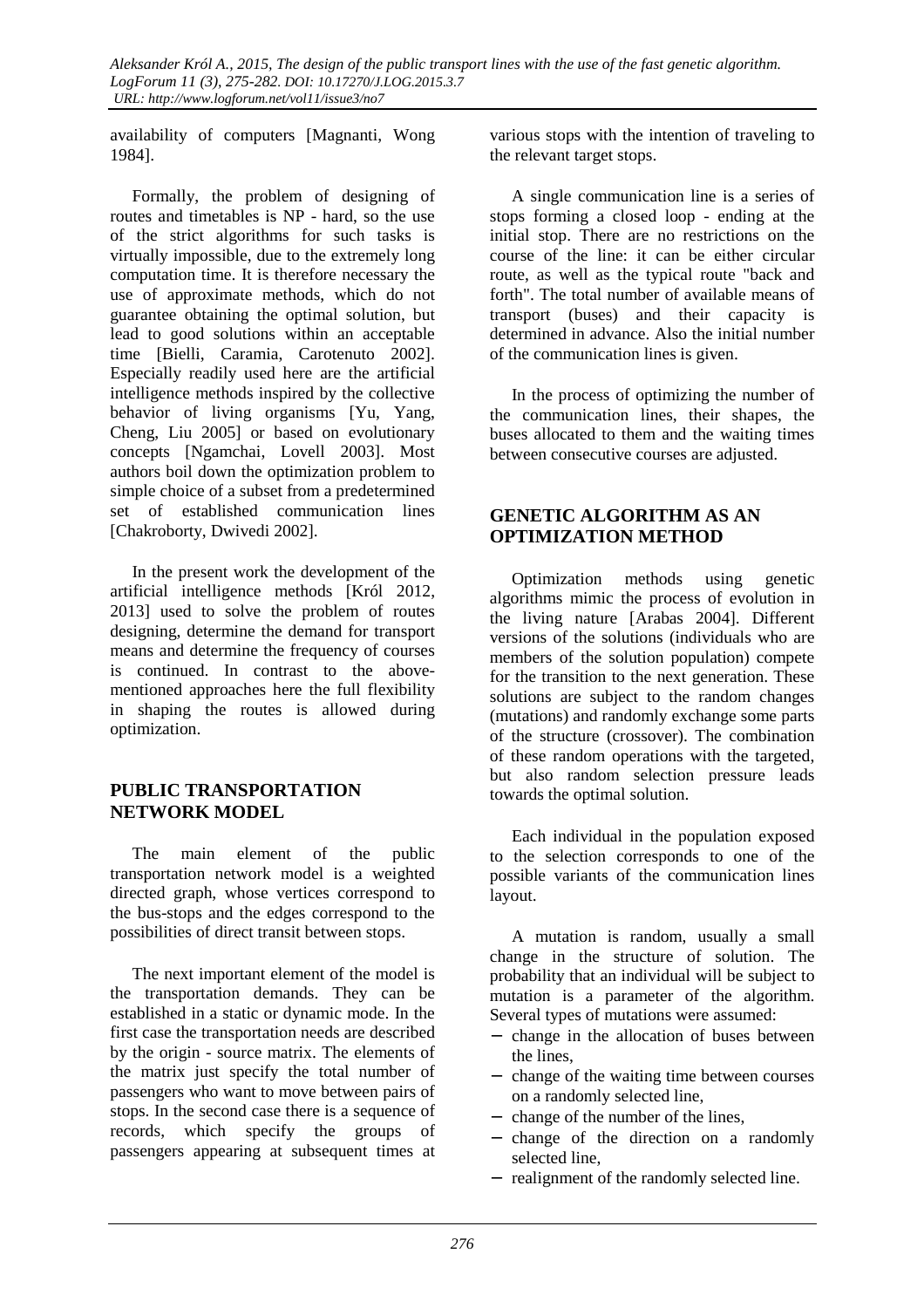Crossover is the exchange of parts of the structure within randomly selected pair of individuals - randomly selected subsets of the lines are transferred.

If a mutation or crossover leads to the formation of an incorrect individual, the operation is cancelled.

As an unambiguous measure of the quality of a solution the total duration of the transport operation was established - the objective function is the time elapsed from the start of the first course till the delivery of the last passenger to his destination stop. During the optimization this time is minimized. Because the fit function must be an increasing function of the quality of an individual the inverse of the objective function is here used.

In previous works the procedure calculating this time has imitated the real behavior of the passengers [Król 2012, 2013]. Each evaluated individual in the populations, which is a variant of the solution determines the shape of the line and the waiting time between courses - it allows for the determination of the time of the events in the system: bus departures from the subsequent stops. These events are key moments during the simulation. In these moments, the passengers make decisions concerning the route choice and possible transfer stops. Their full knowledge of the schedule was here assumed, which allows them to plan a trip in order to reach the destination as soon as possible. For each just occurred event, for each destination (for passengers at the bus stop and in the bus) all future events of their interest (target and interchange) were calculated.

Such procedure, although well reflecting the reality was very time-consuming and the its application to the real communication networks containing hundreds of stops led to calculations requiring several weeks of CPU time. To make matters worse, the time needed grew very rapidly with the size of the task.

The present paper proposes a substantial simplification, which allows for significant acceleration of the calculations without any loss of quality. The essence of the new approach is the observation that in a real urban

environment, with a high frequency of courses and crowded streets precise determination of the time of departure from any bus stop is generally impossible. There is much more important for passengers to be sure that the time interval between two successive departures of buses on the same line with the same stop is more or less constant. Thus, the bus line can be seen as a delineated in the communication network "channel" of a certain capacity and specific times of driving to the next stop (transfer or destination). In this case, for each event, it is a need to select only the most promising at the moment, "channel" (using Dijkstra's algorithm). If the transfer is required (this is a different line than the current one, for which the event occurred), the average waiting time equal to half the time between successive departures is added. Since the analysis of the situation for the event does not require the prediction of all future events, the number of travel options is very limited (each variant is uniquely determined by the current stop, the target stop and the chosen line). In this situation, further improvement was introduced: the best travel options are stored and where the repetition of the event occurs it is not necessary to re of the very time consuming analysis.

When creating the next generation the roulette wheel method is used: the probability of transition to the next generation of an individual is proportional to the value of fit function.

The initial population consists of the identical individuals, for which the shapes of the lines are determined by the popular heuristic procedure [Baaj, Mahmassani 1995, Fusco, Gori, Petrelli 2002]. Its principle is to search the two stops with the greatest transportation needs and the demarcation of the fastest route between them. Successive, due to transportation needs stops either already belong to the route, or are attached to it now. Buses are assigned to the lines evenly with the available pool. Optimization begins therefore from a relatively good solution.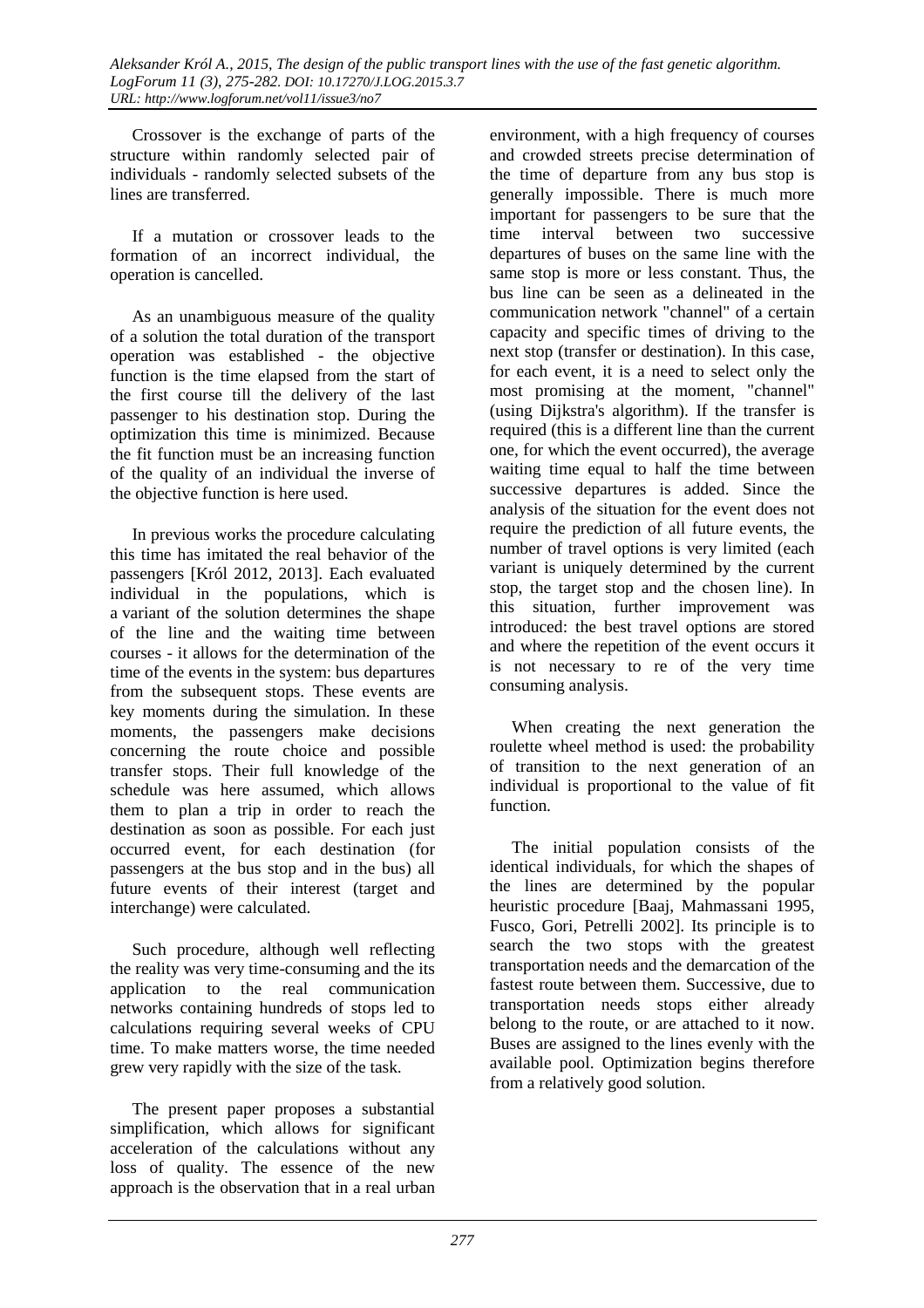### **RESULTS**

At the first stage the fast new version of the algorithm with the existing one was compared. The subject of the tests was a simple model of the public transportation network consisting of 20 stops [Król 2013]. To meet the transportation needs the 20 buses of a capacity of 60 passengers each were allocated, initially

distributed between 4 lines. The transportation needs were established in a static mode, the total number of passengers was 2595. Figure 1 shows the graph of the network with the transportation needs for individual stops (the radius of the circle is proportional to the number of passengers for which the stop is an initial or a destination stop).



Fig. 1. Graph of the tested public transportation network and the transportation needs Rys. 1. Graf testowej sieci komunikacji publicznej i potrzeby transportowe

For a fair comparison of the both algorithms, each of them was running several times (genetic algorithm is non-deterministic procedure). The obtained results are gathered in Table 1. As an output of the algorithm the total time of realization of the transportation needs (in minutes) was selected.

Table 1. Comparison of the results obtained using both algorithms

Tabela 1. Porównanie wyników otrzymanych przez zastosowanie obu algorytmów

| Criterion          | Algorithm |      |
|--------------------|-----------|------|
|                    | Full      | Fast |
| Computation time   | 9'20''    | (1)  |
| The best result    | 137       |      |
| Average result     |           |      |
| Standard deviation |           |      |

While analyzing the optimization process it also can be seen that a fast algorithm reaches the final solution much sooner - since about 30 generations the solution has not been practically improved. Meanwhile, the solution of the full algorithm became stable only at about 70 generation. Figure 2 shows the comparison of the average values of the fit function during the optimization for the both algorithms. Thus, the advantage in speed of the fast algorithm is even greater. In addition, the time consumed by the fast algorithm increases with the square of the number of stops, in the case of the full algorithm, this increase is much steeper.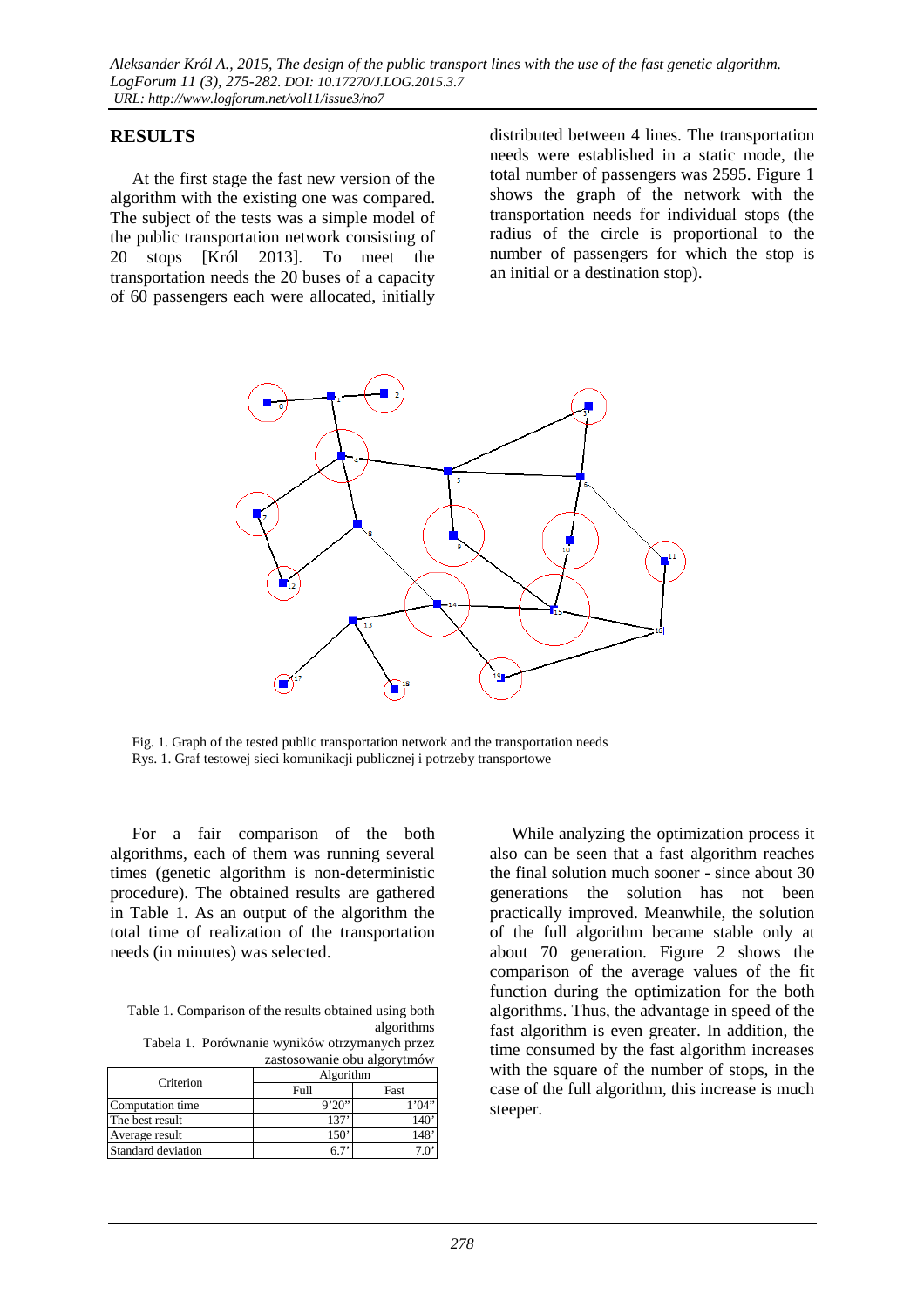

Fig. 2. Comparison of the optimization progress for the both algorithms Rys. 2. Porównanie przebiegu optymalizacji dla obu algorytmów

After comparing the both algorithms the fundamental research phase was implemented: the fast algorithm was applied to a real, very complex network of public transportation. As the subject of the study a part of the bus lines network of Communications Municipal Association of Upper Silesian Industrial Region (KZK GOP) located inside the city of Katowice was selected. The data acquired from KZK GOP under the work of Giejsztor [2014] was here used. Figure 3 shows a simplified graph of the public transportation network within the Katowice. Transportation needs have been introduced in a static mode, in the form of a source - destination matrix, and values of the elements of this matrix are based on the actual measurements of fillings in buses in March 2011. These values were adjusted using a simulated annealing algorithm so as to get the best accordance with actual fillings. The obtained values describe the average numbers of passengers who want to start their trip in one hour of morning rush time. Since the routes of many lines cross the borders of Katowice and lead to other cities in the region, the summed external transportation needs were assigned to the border stops. As can be seen most passenger intends to travel to and from the city center, lots of traffic is also associated with several stops located on large housing

estates on the outskirts of the city. The participation of the trips crossing the borders of the city is much smaller. The details describing the model are summarized in Table 2.

Table 2. The data describing the communication network model of Katowice Tabela 2. Dane opisujące sieć komunikacyjną w Katowicach

| Parameter                                               | Value |
|---------------------------------------------------------|-------|
| Number of stops                                         | 281   |
| Initial number of lines                                 | 80    |
| Number of buses                                         | 350   |
| Capacity of a bus                                       | 120   |
| Total number of passengers                              | 24839 |
| Initial time of realization of the transportation needs | 225   |

The values in Table 2 correspond to KZK GOP resources involved in the operation of bus lines in the area of Katowice. The initial layout of communication lines has been generated by the heuristic procedure mentioned above.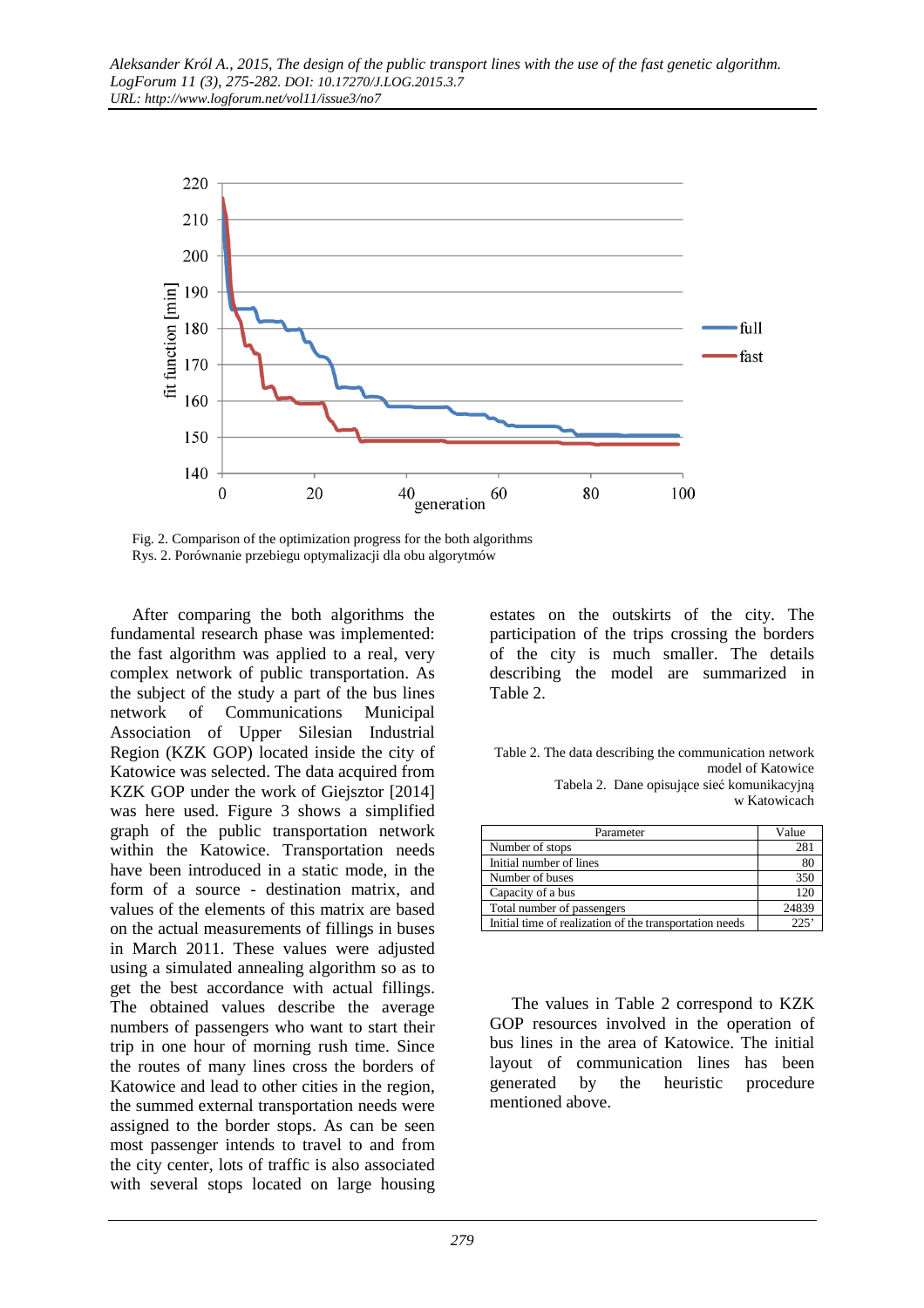

Fig. 3. Graph of the public transportation network and the transportation needs of Katowice Rys. 3. Graf sieci komunikacji publicznej Katowic i potrzeby transportowe

As a result of the optimization of the communication lines layout the reduction of the time of realization of the transportation needs to 152 minutes was achieved (an improvement of 33%). CPU time required to obtain such result was on the order of a few hours.

In a further series of tests the actual layout of bus lines was optimized. Already preliminary comparison suggests that it is far from optimal. The initial time of realization of the same transportation needs in this case was

about 320 minutes. After optimization, the result obtained was similar to the previous (an improvement of more than 50%).

#### **CONCLUSIONS**

The paper presents the application of the modified genetic algorithm for the design of the communication lines and the timetable. The proposed algorithm is based on the earlier works, and the essence of the introduced changes is the "macroscopic" look at a public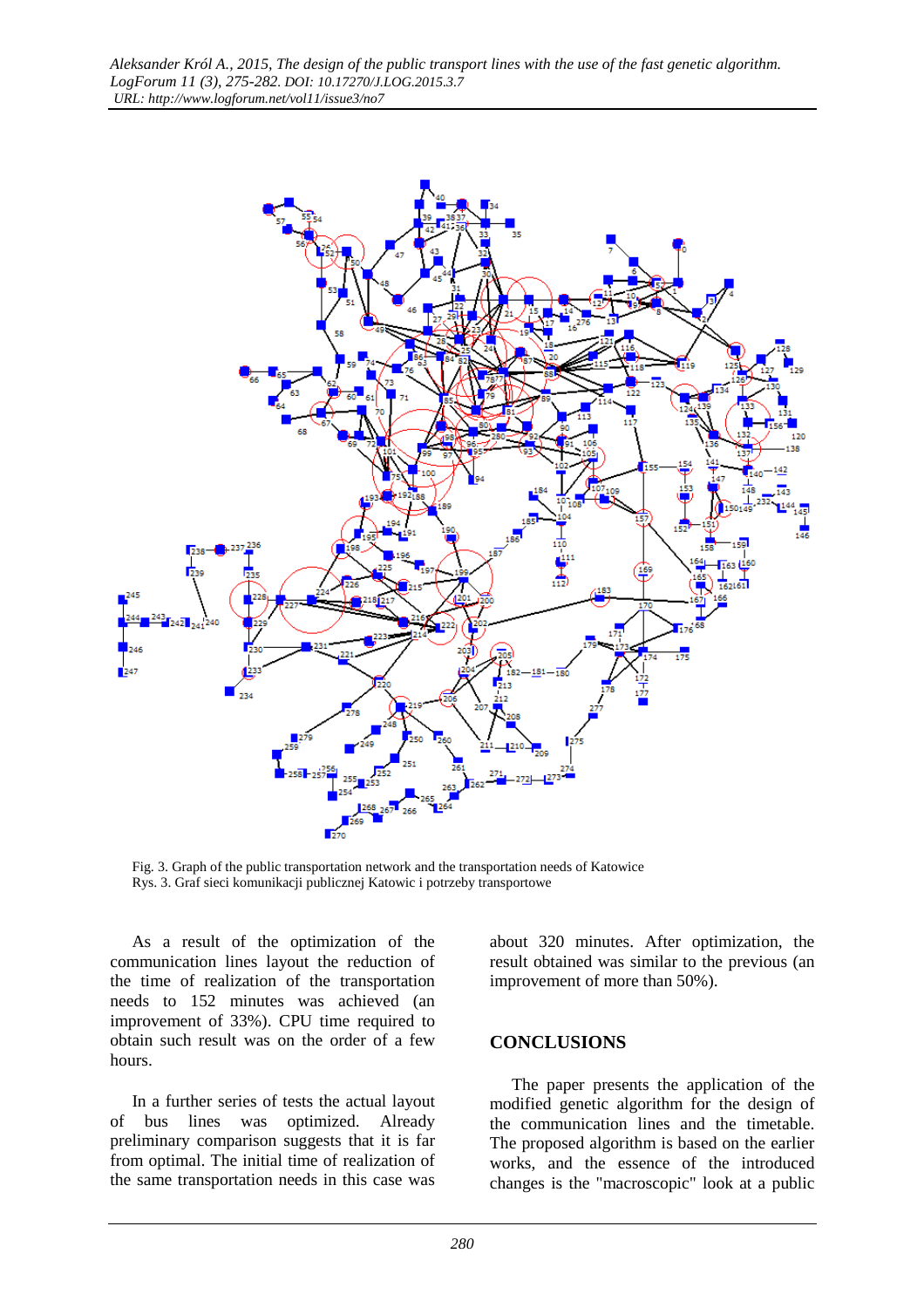communication line - as a channel of a certain capacity instead of the considerations of movement of the individual vehicles. Tests have shown that both approaches yield identical results, and the new algorithm is many times faster.

The proposed algorithm was applied to a real, very complex network of public transportation and a possibility of a significant improvement of its efficiency was indicated.

The obtained results give hope that the presented model, after some improvements can be the basis of the scientific method, and in a consequence of a further development to find practical application.

## **REFERENCES**

- Arabas J., 2004, Wykłady z algorytmów ewolucyjnych [Lectures on evolutionary algorithms], WNT, Warszawa.
- Baaj M.H., Mahmassani H.S., 1995, Hybrid route generation heuristic algorithm for the design of transit network,Transportation Research, C 3, 31-50.
- Bielli M., Caramia M., Carotenuto P., 2002, Genetic algorithms in bus network optimization, Transportation Research, C 10, 19 - 34.
- Ceder A., Wilson N. H. M., 1986, Bus network design, Transportation Research, B 20, 331- 344.
- Chakroborty P., Dwivedi T., 2002, Optimal route network design for transit systems using genetic algorithm, Engineering Optimization 34/1, 83-100.
- Fusco G., Gori S., Petrelli M., 2002, An heuristic transit network design algorithm for medium size towns, Proceedings of the 13th Mini-EURO Conference, Bari.
- Giejsztor K., 2014, Zastosowanie metod sztucznej inteligencji do projektowania linii komunikacji publicznej, praca dyplomowa magisterska [The application of the artificial intelligence methods for the design of public transportation lines. Master's thesis], Katowice.
- Król A., 2013, Metody sztucznej inteligencji w projektowaniu harmonogramu przewozów dla dynamicznych potrzeb transportowych [Artificial intelligence methods in the design of scheduling for dynamic transportation needs], Autobusy 3/2013, 1369–1384.
- Król A., 2012, Zastosowanie algorytmu genetycznego do projektowania harmonogramu przewozów [Application of the genetic algorithm to design of the transportation scheduling], Technika Transportu Szynowego 9/2012, 569-581.
- Magnanti T.L., Wong R.T., 1984, Network design and transportation planning: models and algorithms, Transportation Science 18/1, 1-55.
- Ngamchai S., Lovell D., 2003, Optimal time transfer in bus transit route network design using a genetic algorithm, Journal of Transportation Engineering 129/5, 510-521.
- Patz A., 1925, Die richtige Auswahl von Verkehrslinien bei großen Straßenbahnnetzen [The proper choice of transport lines for large tram networks], Verkehrstechnik 50/51.
- Quak C. B., 2003, Bus line planning. Master's Thesis, Delft University of Technology, The Netherlands.
- Yu B., Yang Z., Cheng C., Liu C., 2005, Optimizing bus transit network with parallel ant colony algorithm,Proceedings of the Eastern Asia Society for Transportation Studies, 5, 374-389.
- Zhao F., 2006, Large-scale transit network optimization by minimizing user cost and transfers, Journal of Public Transportation 9/2, 107-129.